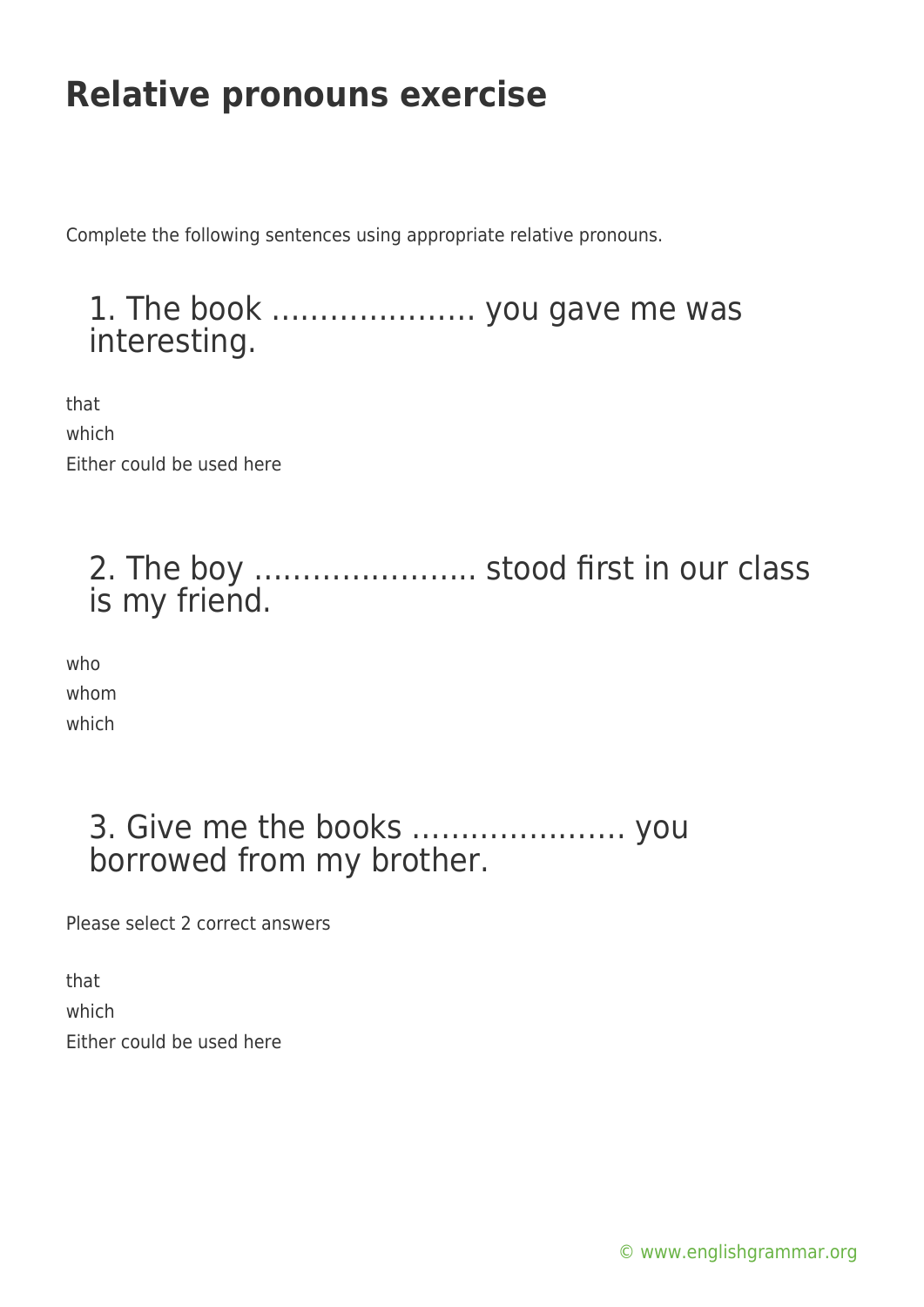4. I know the man ....................... daughter won the first rank.

who whose that

> 5. John is the guy ...................... helped me when I was in trouble.

who whom which

> 6. I consoled the man …………………. wife had been killed in the accident.

whose who's that

#### 7. The plants ………………… grow on the mountains look lovely.

which who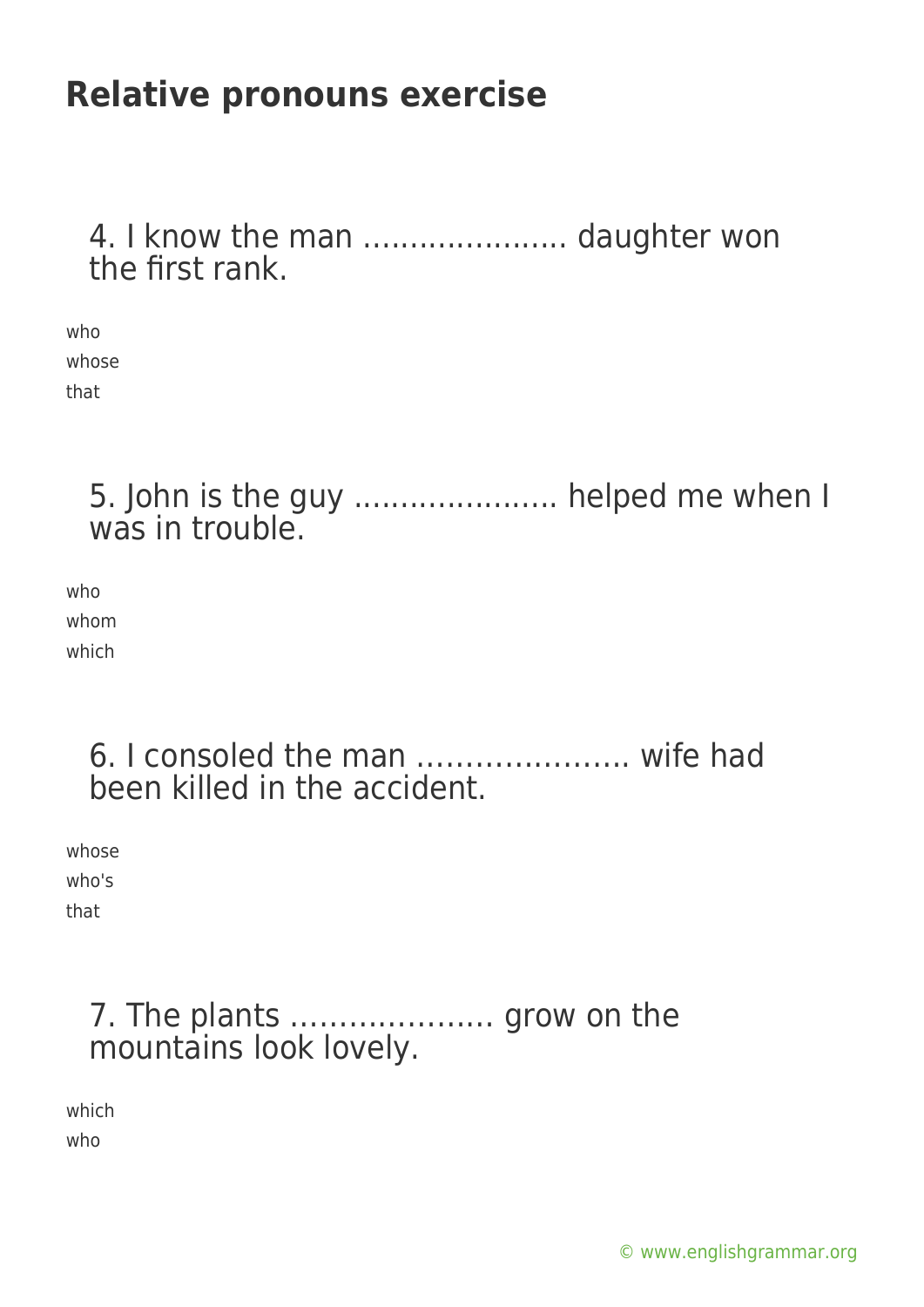what

### 8. This is the only story in this book ………………….. is worth reading.

that

what who

### 9. I saw a girl ………………….. beauty took my breath away.

who whose who's

### 10. The boy ...................... I spoke to is my classmate.

whom which what

[© www.englishgrammar.org](https://www.englishgrammar.org/)